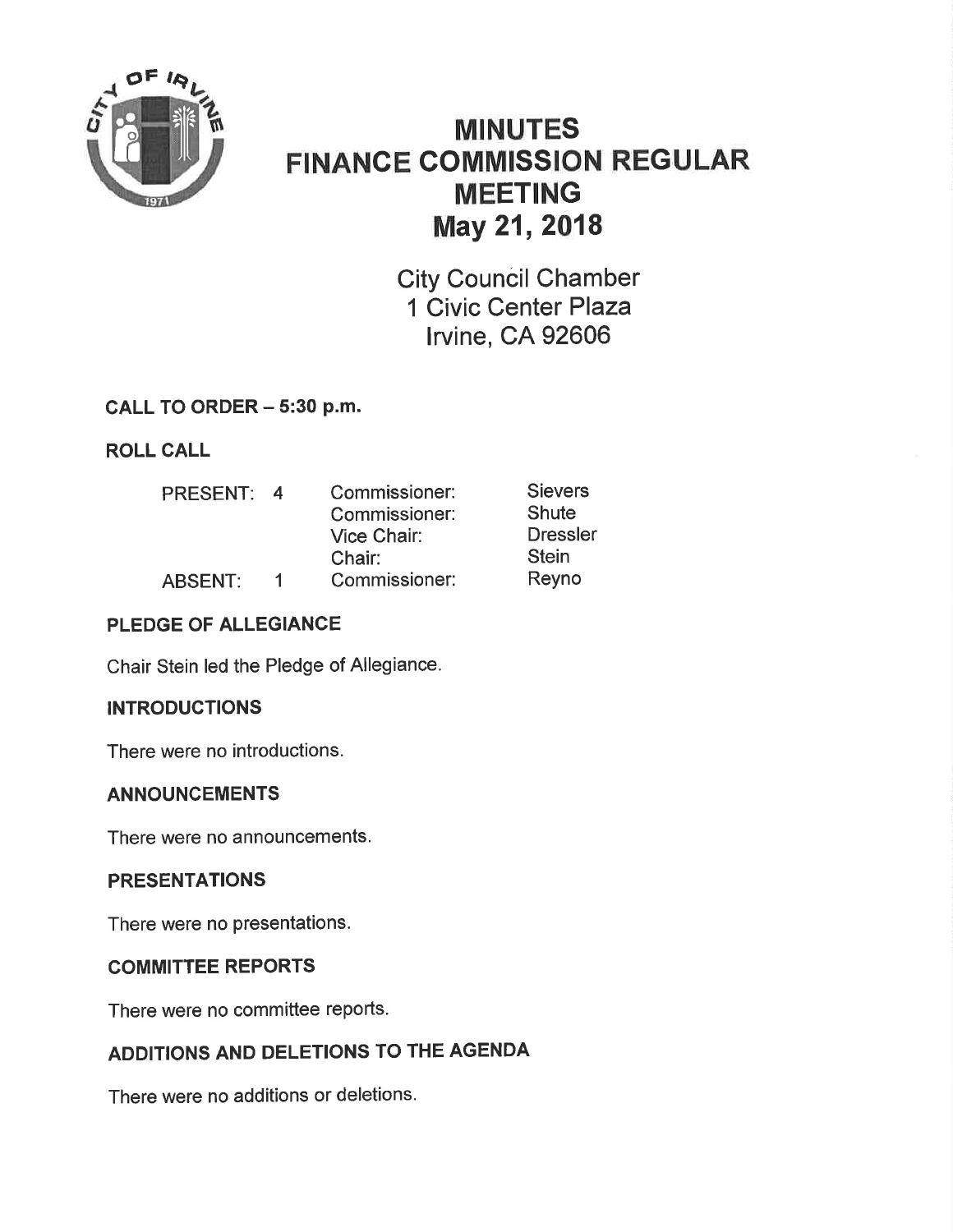# PUBLIC COMMENTS

There were no public comments

# COMMISSION BUSINESS

#### 1. MINUTES

# AGTION: Moved by Commissioner Sievers, seconded by Vice Ghair Dressler, and unanimously carried by those members present to:

Approve the minutes of a regular meeting of the Finance Commission held on May 14,2018.

The motion carried as follows:

| AYES:    | 3           | <b>COMMISSIONERS:</b> | Dressler, Sievers, Stein |
|----------|-------------|-----------------------|--------------------------|
| NOES:    | $^{\prime}$ | <b>COMMISSIONERS:</b> | <b>None</b>              |
| ABSENT:  | .1.         | <b>COMMISSIONERS:</b> | Reyno                    |
| ABSTAIN: |             | <b>COMMISSIONERS:</b> | Shute                    |

# 2. AWARD OF FINAL DESIGN CONTRACT FOR THE JAMBOREE PEDESTRIAN BRIDGE (CONTINUED)

Manual Gomez, Director of Public Works, introduced the item. Portia Mina, purchasing Agent, and Tom Perez, Capital lmprovement Program Administrator, answered questions. Kristin Griffith, Director of Administrative Services, also answered questions.

Commission discussion included: evaluating for fair and reasonable pricing; funding source; and tracking the contract to ensure adherence to scope of work.

# RECOMMENDED ACTION: Moved by Chair Stein, seconded by Vice Ghair Dressler, and unanimously carried by those members present to:

Recommend that the City Council approve and authorize the Mayor to execute <sup>a</sup> professional services coñtract with T.Y, Lin lnternational in the amount not-to-exceed \$1,344,960 for the preparation of environmental and construction documents for the Jamboree Pedestrian Bridge, CIP 321601.

#### 3. FISCAL YEAR 2018.19 BUDGET DELIBERATIONS AND RECOMMENDATIONS BY THE FINANGE COMMISSION

Chair Stein distributed copies of the Finance Commission's potential recommendations for consideration and discussion.

Kristin Griffith, Director of Administrative Services, and Barbara Arenado, Senior Management Analyst, answered questions.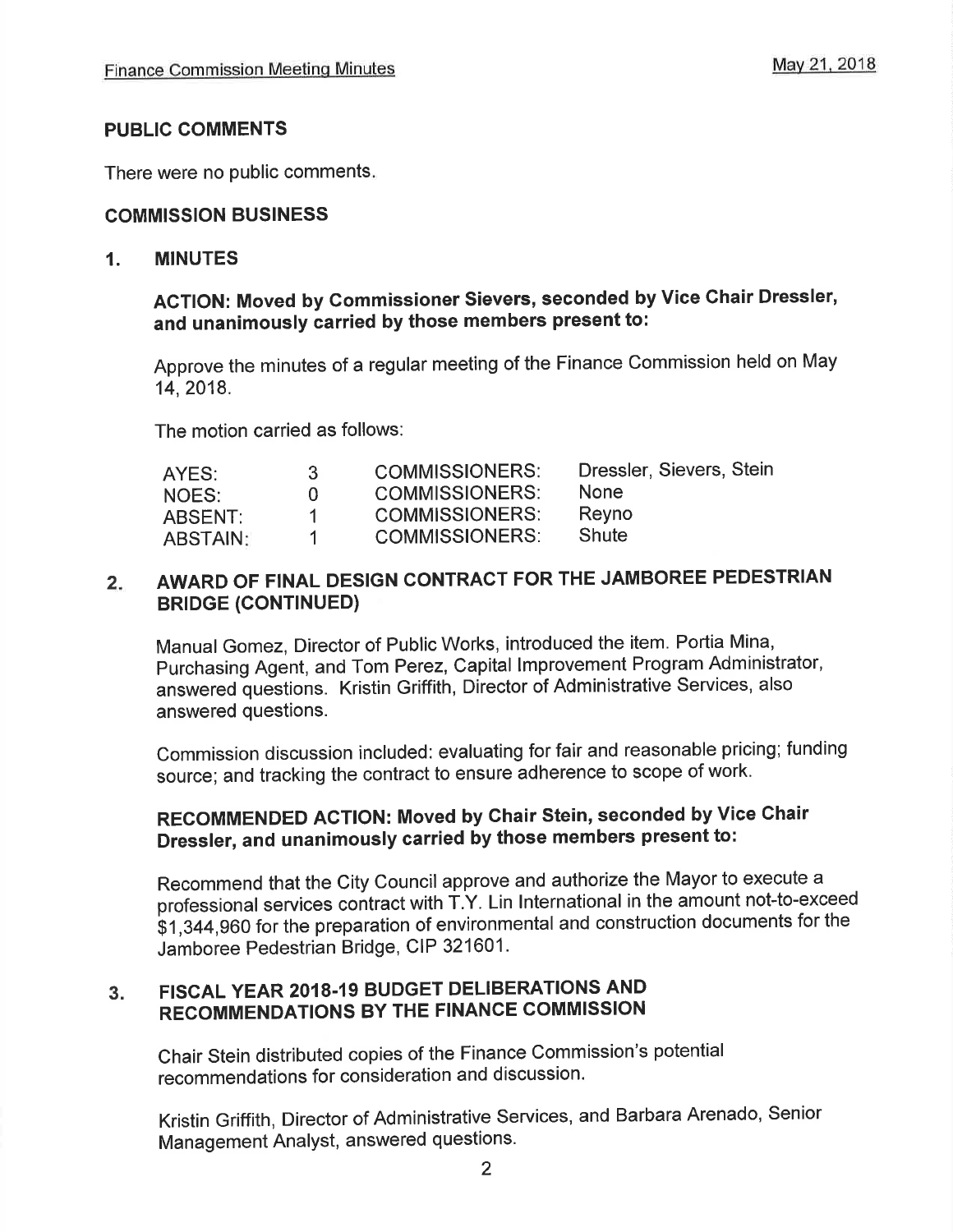Commission discussion included: citywide budget strengths and weaknesses; better and measurable performance standards; automated and digitization processes citywide; opportunities for efficiencies; potential for reimbursing equestrian officers for transport fees; increasing commission stipends; evaluating the potential for a two-year budget cycle; an increased focus on grant opportunities; the contingency reserve threshold; revenue stress testing; unfunded pension liability; and cost recovery.

# ACTION: Moved by Ghair Stein, seconded by Vice Chair Dressler, and unanimously carried by those members present to:

Recommend City Council adopt the proposed Fiscal Year 2018-19 Budget with the following SWOT (Strengths, Weaknesses, Opportunities, Threats) Analysis from the Finance Commission:

# **STRENGTHS**

- 1. Strong staff talent
- 2. Fiscally sound budget process and policies
- 3. Stable and diversified revenues
- 4. Strong contingency reserve
- 5. Strong advisory commissions and committee structure

# **WEAKNESSES**

- Underestimated future costs in the Strategic Business Plan 1
- Lack of transparency in revenue and expenses to and from special 2 funds
- Lack of analysis regarding future repair and rehabilitation costs, and 3 funding sources to meet those needs

#### **OPPORTUNITIES**

- 1. Each City department create a process improvement plan using innovation to improve operations and reduce costs
- 2. Negotiate higher revenue sharing from the OCFA for shared fire protection services costs
- 3. increase public/private partnerships to enhance utilization of City assets and Great Park facilities
- 4. Greater focus on implementing best practices from other cities and private businesses
- 5. Consider a two-year budget cycle to improve operating efficiencies
- 6. Centralize opportunities to seek regional, state, and federal grants
- 7. Establish department performance goals and budget to meet those goals

#### **THREATS**

- 1. Eroding sales tax revenue from the shift to online sales
- 2. Business regulations and minim um wage changes increasing outsourced vendor contracts